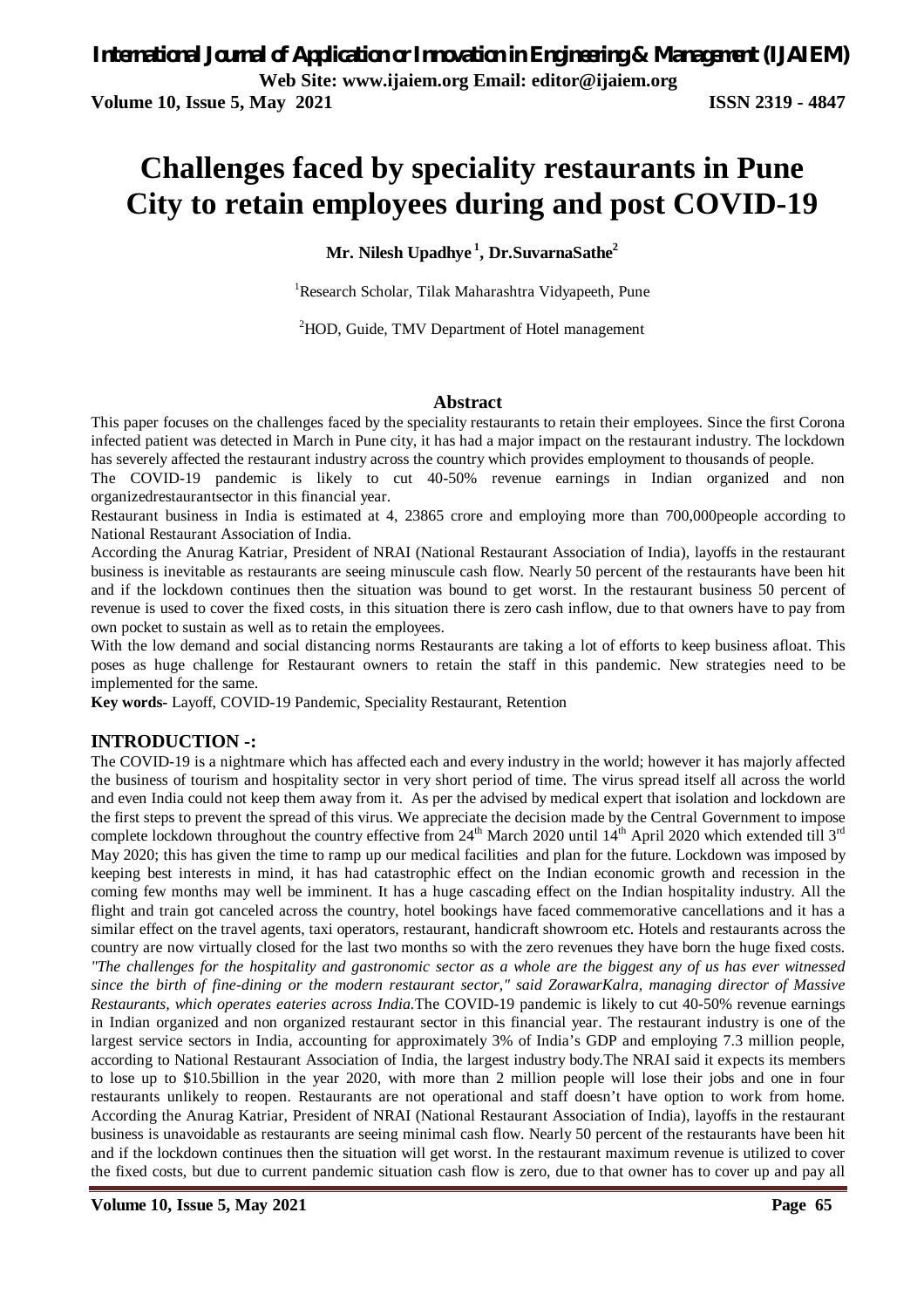# *International Journal of Application or Innovation in Engineering & Management (IJAIEM)*

**Web Site: www.ijaiem.org Email: editor@ijaiem.org**

#### **Volume 10, Issue 5, May 2021 ISSN 2319 - 4847**

the expenses from their own pocket to sustain as well as retain the employees. Running the restaurant have never easy task before the pandemic. Real estate costs are high and now current scenario has only worsened the situation for the restaurant operator. Consumers spending power will reduce due to which consumers would be unwilling to pay. Bengaluru based Swiggy is laying off 1100employees. Zomato has decided cut strength by 13 per cent and 50 per cent salary deduction of employees. In this situation Indian government didn't offered much help for the struggling restaurant due to which industry's feeling of helplessness spreading strongly by this fact. *"The pandemic is having a domino effect on bars, vendor networks and food producers. By the time things normalize, we suspect that the percentage of people dining out will plummet substantially," said A.D. Singh, owner of several restaurants across India.* With low demand and all the norms restaurants are taking lots of efforts to keep business going on. This becomes a bigger challenge for the restaurant owners to retain the staff in pandemic. New strategies need to be implemented for the same. For the small scale restaurant it is very difficult to start the home deliveries, which has emerged in the many other countries. Some large hotels and chain restaurant are planning to start delivery options through the centralized kitchen with the help of social media sites or food deliver apps like Zomato ,Swiggy, food Panda, Uber eates , Dunzo and many more. We have come across the plenty of publication and articles that have discussed about the impact of COVID-19 on the travel & hospitality sector of India; however the most of the conversation restricted towards the mid-market& premium brand hotels segments of the market. However the independent / unbranded restaurant operators are generally ignored. This article primarily draws the attention to speciality restaurant that have faced the challenges face by them to retain their employee.

#### **Objectives-:**

- 1. To study the effect of COVID-19 on HR policy of speciality restaurants in Pune City.
- 2. To study the perception of restaurant employees to work with the same employer post COVID-19.
- 3. To study the challenges faced by speciality restaurants to retain the staff in Pune City

#### Hypothesis -:

 $H<sub>1</sub>$  – New practices adopted by speciality restaurant during COVID -19 to retain the employees.

H<sup>2</sup> – Speciality restaurant employees may not work with the same organization post COVID 19.

H<sup>3</sup> - Employers faced the challenges to retain the employees in reference to hygiene factors.

Literature Review -:

According to research paper titled "Lockdown and Beyond: Impact of COVID-19 pandemic on global employment sector with special reference to India**"** byJoystu Dutta, Ankita Mitra, Sufia Zaman and Abhijit Mitra( May2020)published in NUJS Journal of Regulatory Studies, India's are ready for the complete self-isolation or social distancing or lockdown at the moment because our occupational structure is not ready for it. It is battle of lives versus lives. People are struggling for survival. Countries economy is going down continuously and employments in organized and non organized sector out of control with International Labor Organization (ILO) predicting that more than 40 crore job loss in India and 200 crore job loss all over the world. Indian occupational structure is very diverse whose roots are spread deep which crumbles the citizens below poverty line. While imposing the lockdown government should be aimed at protecting the health, nutrition and psychological well being all across the country with comprehensive state support. For the prevention rapid testing in the hotspot are areas along with self isolation and quarantine is mandatory. With support of unemployed youth and health care professionals door to door screening needs to be done. Through this we can create the awareness, testing process transparent and reduce the local troubles. COVID-19 doesn't know any geographical boundaries, religion, political agenda but impacts on ever bodies' life on this planet. Together we should fight against this crises and guide the community not only in the health emergency but also to recover from the economic depression.

According to research paper titled"Demystify the Covid-19 Effect onRestaurant"by Muhammad Kashif1, Aziz-Ur-Rehman, Muhammad Kashan Javed(May2020) published in International Journal of Medical Science in Clinical Research and Review, this dieses is contagious and spread through person to person. That why people are hesitate to go out in crowded place. Probably this is the reason restaurant business is sinking. People are stuck at home due to lockdown and it is affecting restaurant and other industries as well. People are experiencing shortage of food and high price. Restrictions on the transportation are also affecting the restaurant business.

According to research paper titled "Disastrous impact of Corona virus (COVID 19) on Tourism and Hospitality Industry in India"by Dr. Amit Kumar(2020)r published in the Journal of Xi'an University of Architecture &Technology, there was a major impact hospitality and tourism industry due to this pandemic, workers those are working on hourly basis are extremely affected. Marriott international is planning to give a lay off to approximately ten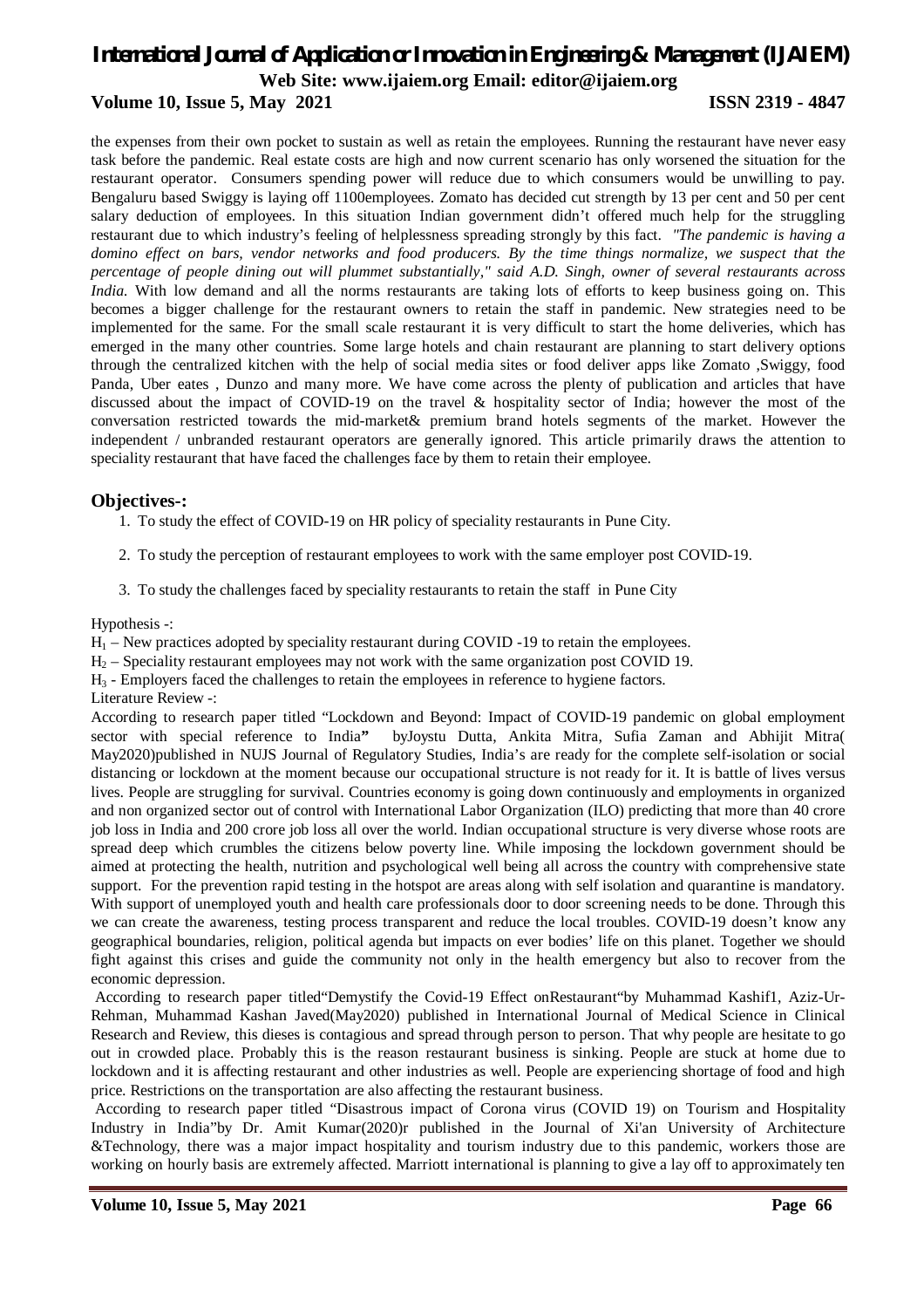#### **Volume 10, Issue 5, May 2021 ISSN 2319 - 4847**

thousand workers. Hilton also notified leaders borrowing a precautionary \$1.75 billion under a revolving loan to preserve money and to maintain flexibility "in light of uncertainty in the global markets". Tourism industry is extremely affected by the outbreak of COVID-19. There is a huge impact on travel supply and demand. As per the World travel & tourism council globally 50 million jobs are at the stake. Public and private organizations of travel and tourism industry have highlighted requirement of precautionary measure need implemented as soon as possible. Also they are going to launch European Unemployment Reinsurance Scheme.

According to research paper titled "Impact of Covid-19 Pandemic on the Tourism Sector" by Ms. Manjiri D. Kalyankar, Ms. Priyanka Patil (April2020) published in the journal Purakala (UGC Care Journal), Tourist travels around world for the fun. Tourism becomes one of the reasons for the virus in large scale all over the world. If the tourist is infected with some disease it leads to the spread virus multiple times. Due to this virus tourism industry have the face the loss of \$22 billion. Occupancies in the hotels are almost zero and cannot expect the recoveries near future. In this unpredictable and uncertain situation it is very difficult to forecast for any economic development especially in the tourism sector. After the quarantine period over we can expect that the tourism sector will recover. New development plan needs to deploy and special attention to be paid for the tourism industry. Infrastructure development also required. It is necessary to refine and enhance tourism sector of India.

### **Research Methodology**

#### **Methodology-:**

Total 114 employees and 33 employers form the speciality restaurants participated in the survey. The Questionnaire filled by all 114 employees and 33 owners/ managers.

**Questionnaire**: Primary data was collected through set questionnaire. There are two sets of questionnaire formed one for employees and other foremployers. A structured questionnaire consisting of multiple choice questionnaires was developed to record the perception of employees towards the restaurant industry and to understand the challenges faced by the employers to retain the employee. It also gathers the opinions of employees and employers about post COVID-19 situation.

#### **Q.1.Data reporting of the questions framed for employees during Covid-19-:**

From speciality restaurants114 employeeresponses were gathered. Following interpretation is of the same collected responses converted into pie diagrams for easier understanding.

#### **1. Did the restaurant paid you the salary during COVID-19?**

It has been observed from the data that 44.7% employes get paid.In the other hand 55.3% didn't get paid. Majority of the employees are form grass root level non payment of the wedges will definitely affect on their servival.

#### **2. What percentag of salary you got?**

It has been observed from the data that 7.9% employees get paid 75% salary, 24.6% employees get paid 50%,17.5% get paid 25% salary and 50% employees didn't get paid. So as per the observation maximum percentage of employees didn't get paid.

#### **3. Did the restaurant provide you food during the COVID-19?**

It has been seen from the responses that 46.5 % employees said that they get food facility form the restaurant and 53.5% didn't get food facility.

#### **4. Did the restaurant provide you accommodation during COVID-19?**

It has been observed that 44.7% employees said that they get accommodation form the restaurant and 55.3% said that they didn't get the accommodation facility.From the observation we come to know that their several employees are from the same who doesn't required the accommodation and few employees are out stationed.

#### **5. Did the restaurant provide you transportation during the COVID-19?**

Data says 22.8% employees said that they get transportation facility and 77.2% said that they didn't get the transportation facility.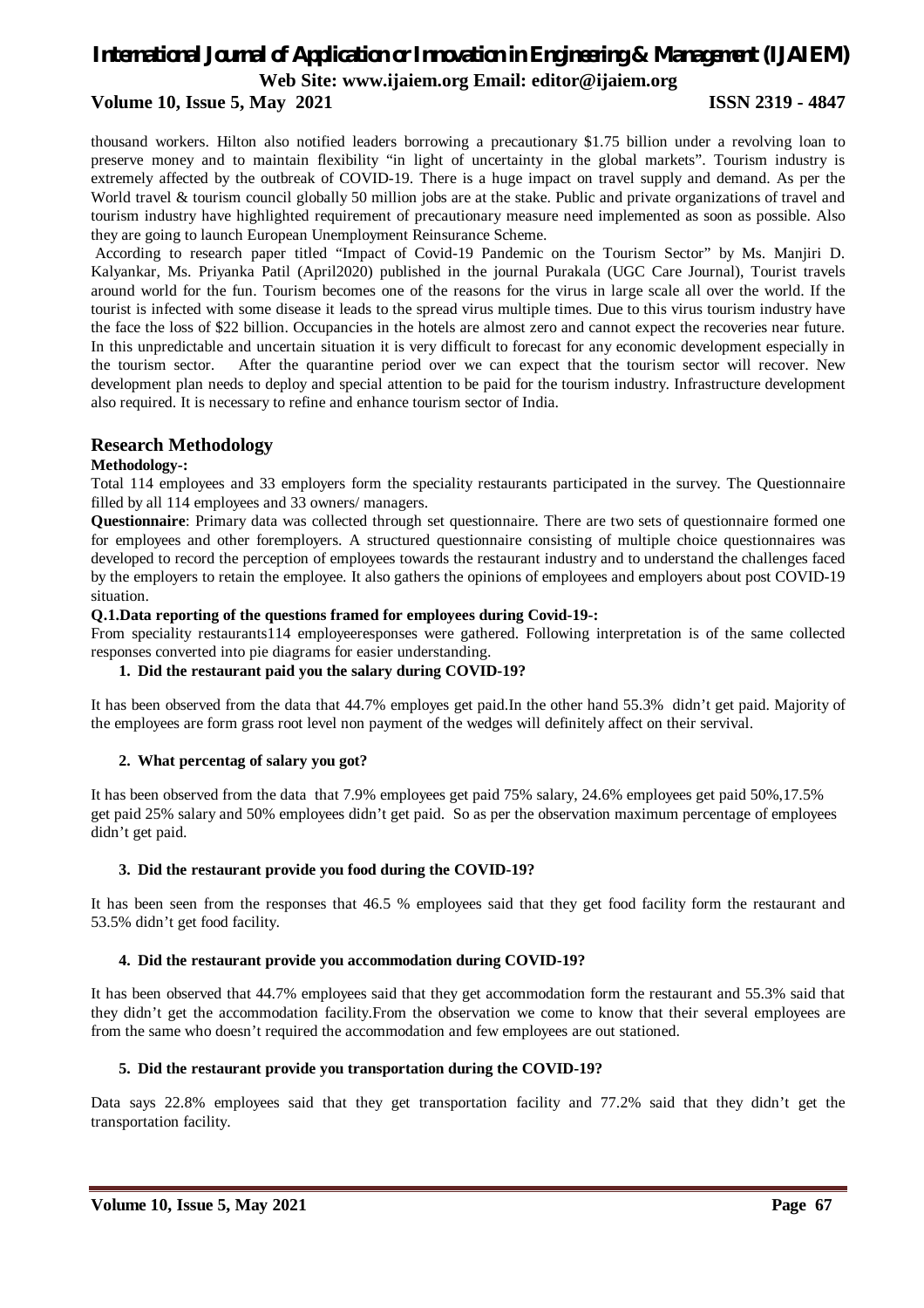**Volume 10, Issue 5, May 2021 ISSN 2319 - 4847**

#### **6. Did the restaurant organise any training session or awareness programs during COVID-19?**

It has been seen from the data collected 52.6% said that restaurant organizes the training & awareness program for them which was necessary to uplift their skills as well as to motivate them and keep them mentally strong in this pandemic situation and 47.5% said they didn't get any training session & awareness program. .

#### **7. Did you fear losing your job?**

From the data collected it has been observed that 72.8% employees have fear of losing job because entire industry shut for undeclared period of time. This has created insecurity about losing job in the employees. In the other hand 27.2% don't have any fear of losing job there might be a employees from higher position or skilled worker those don't have fear of losing the job.

#### **8. Would you like to work with same organization post COVID-19?**

Data says that 66.7% of employees are ready to work with same organization. In this pandemic job opportunities are very less. People are losing their jobs. Employee is thinking that instead of taking the risk of changing the job it better to continue with the same organization. And 33.3% said they will not work with the same organization.

#### **9. Did restaurant provide you employee insurance before COVID-19?**

From the collected data it has been observed that 74.6% employees didn't get any insurance facility form the restaurant & 25.4% employees get the insurance facility form the restaurant. Now a day it is very important to have insurance for family and ourselves. Because the medical expenses are very high and comparatively salaries are very low.

#### **10. Do you think of alternative career or job that you can do in the future?**

Data says that 25.4% are thinking for the alternative career or job in future. 15.8% will continue current career option & 58.8% employees are not sure about finding the alternative career or job option in future.

#### **11. Are you planning to switch the industry?**

This has been observed that 20.2% employees said that they will switch the industry, 43% employees said that they will continue in the same industry and 36.8% said that they are not sure to switch the industry.

#### **Q.2. Data reporting of the questions framed for employer during Covid-19-:**

33 employers from the speciality restaurant were responded to the questionnaire. Following interpretation is of the same collected responses converted into pie diagrams for easier understanding.

- **1. How many employees you had before the COVID-19?**
- **2. How many employees worked during COVID-19 at the restaurant?**
- **3. How many employees will be working with you post COVID-19?**

It has been observed from the data that in 33 restaurants there were 1890 employees working before COVID-19 out of which 569 (i.e. 30.10 %) employees worked during COVID-19 and 961 (i.e. 50.84 %) will work post COVID-19.

#### **4. Will you retain all your staff post COVID-19?**

33.3% employers said that they will retain the employees. 15.2% will not retain the staff. 51.5% are not sure to retain the staff.

#### **5. Has staff perception been changed about hospitality industry?**

72.7% employer said that employee's perception has changed and 27.3% said that perception not changed. **6. Did you pay full salary to the employees during COVID-19?** 

24.2% employer said that they paid full salary to the employee and 75.8 % said they didn't pay the full salary to the employee.

#### **7. Would you pay arrears post COVID-19?**

6.3% employer said that they will pay the arrears, 34.4% said that they will not pay the arrears and 59.4 % said that may be they will pay the arrears. Majority of the employers are not confidant to pay the arrears.

#### **8. Did you provide food to your employees during COVID-19?**

81.8 % employers have provided the food facility to employees during COVID-19 and 18.2 % said that they didn't provide the food facility to employees during COVID-19

#### **9. Did you provide accommodation to your employees during COVID-19?**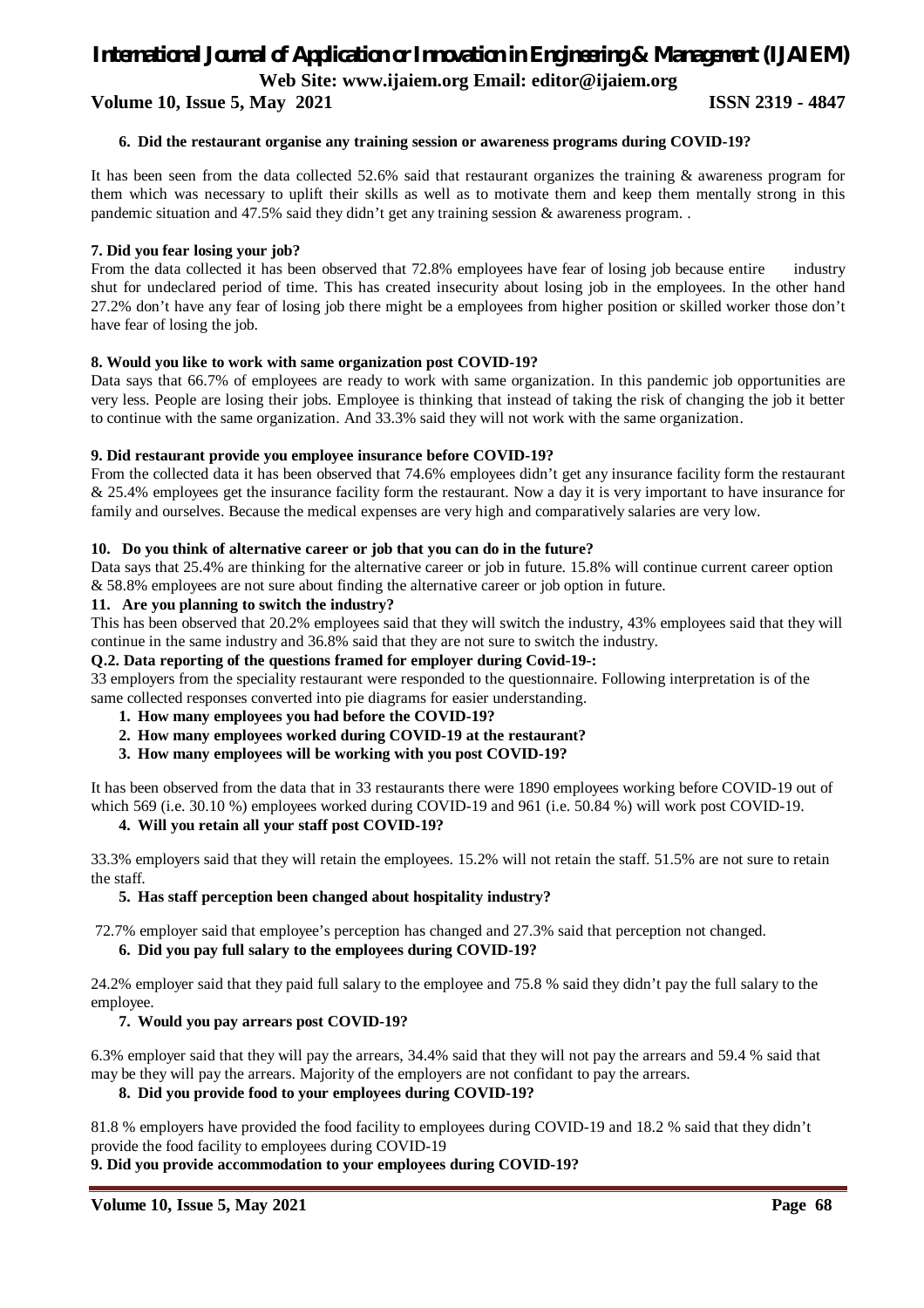**Volume 10, Issue 5, May 2021 ISSN 2319 - 4847**

75.8 employers have provided the accommodation and 24.2 % didn't provide the accommodation.

**10**. **Did you provide transportation to your employees during COVID-19?** 

72.7 % employers said that they didn't provide any transportation facility to the employees during COVID-19 and 27.3% employers provided the transportation facility to the employees during COVID-19

#### **11. Did you arrange any awareness activity like webinar or staff training session for your employees during COVID-19?**

54.5 % employers have arranged awareness activity or training session for employees and 45.5% employers didn't arrange anything for the staff.

#### **12. Were your employees insured before COVID-19?**

33.3% employers said that their employees were insured before COVID-19 and 66.7% said that the employees were not insured before COVID-19.

#### **13. Will you be hiring same staff post COVID-19?**

11. Data says 54.5% employers will hire the same staff, 6.1% employers will not retain the same staff and 39.4 % employers are not sure for retaining the same staff.

#### **14. Has your staffs went back to their hometown during COVID-19?**

93.9% employers said that their staff went back to their hometown & 6.1% employers said that their staff did not return to their hometown. There might be a local staff working in the restaurant.

#### **Data reporting of the questions framed for employer Post Covid-19-:**

#### **15. Will you provide transportation allowance to the employees to come back?**

21.2% employers said that they are ready to pay transportation allowance to the employees to come back. 48.5% employers are not ready to pay the allowance and 30.3% are not sure about paying the allowance to the staff.

#### **16. Will you provide food to the employees Post COVID-19?**

87.9% employers are ready to pay the food facility to their employees and 12.1% are not sure for providing food facility to the employees.

#### **17. Will you provide accommodation to the employees Post COVID-19?**

Data says 75.8% employers say that they will provide the accommodation facility to the employee. 15.2% said that they are ready to provide the accommodation facility to the employees and 9.1% are not yet sure about providing the accommodation facility.

#### **18. Will you provide daily transportation to the employees Post COVID-19?**

Post Covid-19 27.3% employers are ready to provide the daily transportation to the employee. 54.5% employers said that will not provide the transportation and 18.2% are not sure about providing the daily transportation.

#### **19. Will you arrange awareness activity and training session for the employees Post COVID-19?**

Data says post COVID-19 69.7% employers will arrange the awareness activity and training session for the employees.15.2% employer said that they will not arrange any training session and awareness program and 15.2% employers are not sure about it.

#### **20. Will you provide insurance to employees post COVID-19?**

Data says only 30.3% employers say they will provide insurance to their employees. 45.5% of employers will not provide insurance and 24.2% employers are not sure that they will provide insurance or no post COVID-19.

#### **21. Will you be adopting any new strategies to retain the employee after the restaurant open?**

Data says 62.9 % says yes will adopt the new strategies out of which 3.7 % are saying they will pay good amount of salary, insurance and medical insurance facilities. 3.7% respondent are saying that they will implement the strategies depending on the sale and industrial trends.3.7% said that it's very difficult in current situation to implement the strategies for the employees.

#### **Reporting of Findings & Observations**

Q.1.**Employee Count -:**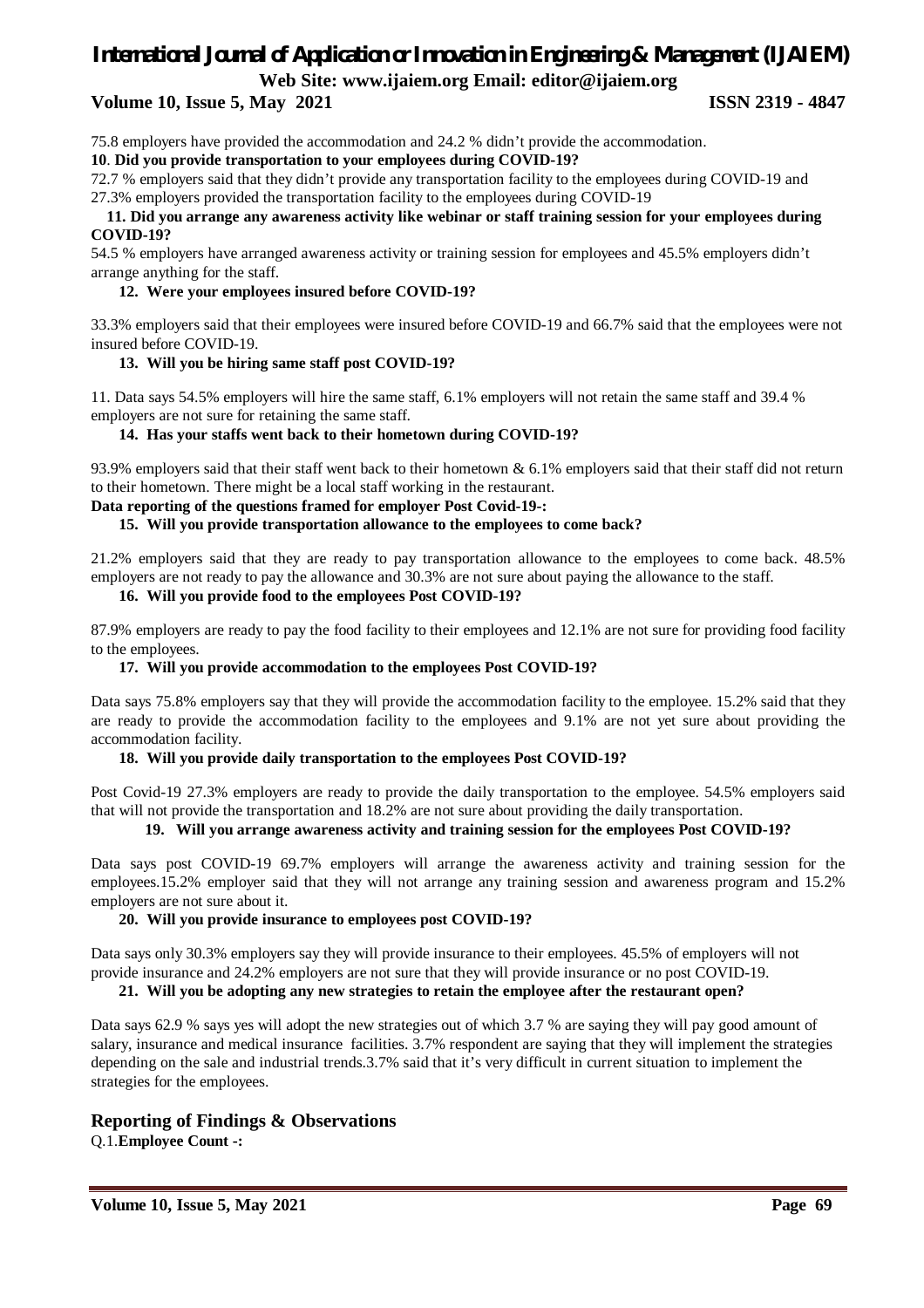# *International Journal of Application or Innovation in Engineering & Management (IJAIEM)*

**Web Site: www.ijaiem.org Email: editor@ijaiem.org Volume 10, Issue 5, May 2021 ISSN 2319 - 4847**



(Chart- 2 Employee Count)

Data say 1890 employees were working before the COVID-19 pandemic. During the pandemic only 569employees wereworked. Due to lockdown and unavailability of transportation, only 569 employees worked during the lockdown phase. After COVD-19 only 961 employees will be ready. Due to the fear of pandemic employee count is reduced up to 50.84%. This can be the major challenge for the employer to retain the employees.

Q.2.**Salary and Arrears**-:



<sup>(</sup>Chart-3- Salary and Arrears)

As per data 24.2% employers paid the salary to their employee. During the pandemic all the restaurant industry is shut. Employers has to bear all the overhead expenses even if the there is no business. Due to which 75.8% employers didn't pay any salary during pandemic.COVID-19 causes a major loss in the business and it's going to take a lot of time recover that's why 6.3% employer said that they will pay the arrears once the business come back to track and 34.4% employer said that cannot able to pay any arrears due to current situation. 59.4% employer are still sure that they can able to pay arrears or no.

Q.3**. Food Facility -:** 





This can be seen the data collected from the employer that 81.8% provided the food to their employees during the pandemic. Even after considering all the expense, to survive in the market and to retain the skilled staff 87.9% of employer sad that they will continue providing the food to the employee. Also 18.2% employer didn't provide the food during pandemic and 12.1% employer said they cannot able to continue with the food facility due to financial reason. But the increased percentage itself self says that employers are ready to do everything to retain the employees. Q.4. **Accommodation**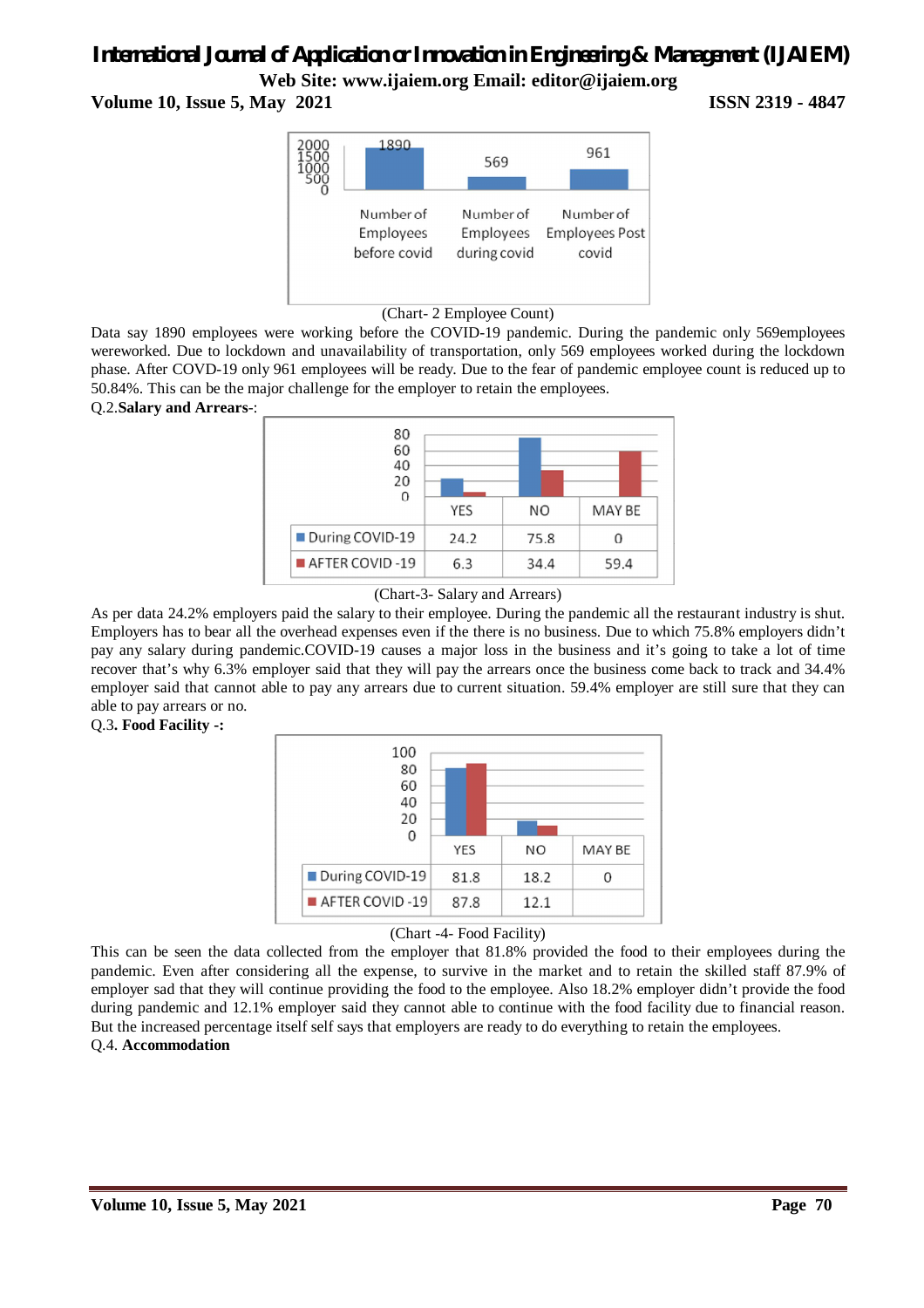**Volume 10, Issue 5, May 2021 ISSN 2319 - 4847**



<sup>(</sup>Chart -5- Accommodation)

Real estate and rental prices were already high even before the pandemic. During the pandemic as well by bearing the higher rental cost 75.8% employer provided the accommodation to their employees. And post COVID-19 as well 75.8% said that they are ready to provide accommodation. 24.2% didn't provide the accommodation during the pandemic. In the other hand 15.2% are not going to provide accommodation and 9.1% still not sure about providing a accommodation due to current market situation.

#### Q.5. **Transportation -:**



#### (Chart – 6-Transportation)

The analysis says that transportation has been provided by 27.3% employer during the pandemic. And 21.2% employers willing to provide the transportation post COVID-19.During the lockdown period all the transportation has been stop this might the reason 72.7% employer couldn't able to provide the transportation. But after the pandemic, due to heavier losses in the business during the pandemic 48.5% of employer might have decided not to provide the transportation post COVID-19.

#### Q.6. **Awareness activity & Training Session -:**

| 80<br>60<br>40<br>20<br>U     |            |                |        |
|-------------------------------|------------|----------------|--------|
|                               | <b>YES</b> | N <sub>O</sub> | MAY BE |
| During COVID-19               | 54.5       | 45.5           |        |
| $\blacksquare$ AFTER COVID-19 | 69.7       | 15.2           | 15.2   |

#### (Chart-7- Awareness activity & Training Session)

It can be seen from comparative chart above that 54.4% employers have taken the initiative to conduct the awareness activity related to COVID-19 how to deal with the current situation and training sessions to upgrade their skills and improve the knowledge. It is been observed that percentage has been increased from 54.5% to 69.7% that means employers are willing to take a initiative for continuous implementation of awareness activities and training sessions. During the lockdown due unavailability of the equipments and zero income source 45.5% employers didn't take awareness activities and training sessions. And situation continue even after the pandemic due which 15.2% will not conduct and the awareness activity and training session and 15.2% said that they are not sure about conducting these activity.

#### Q.7.**Insurance-:**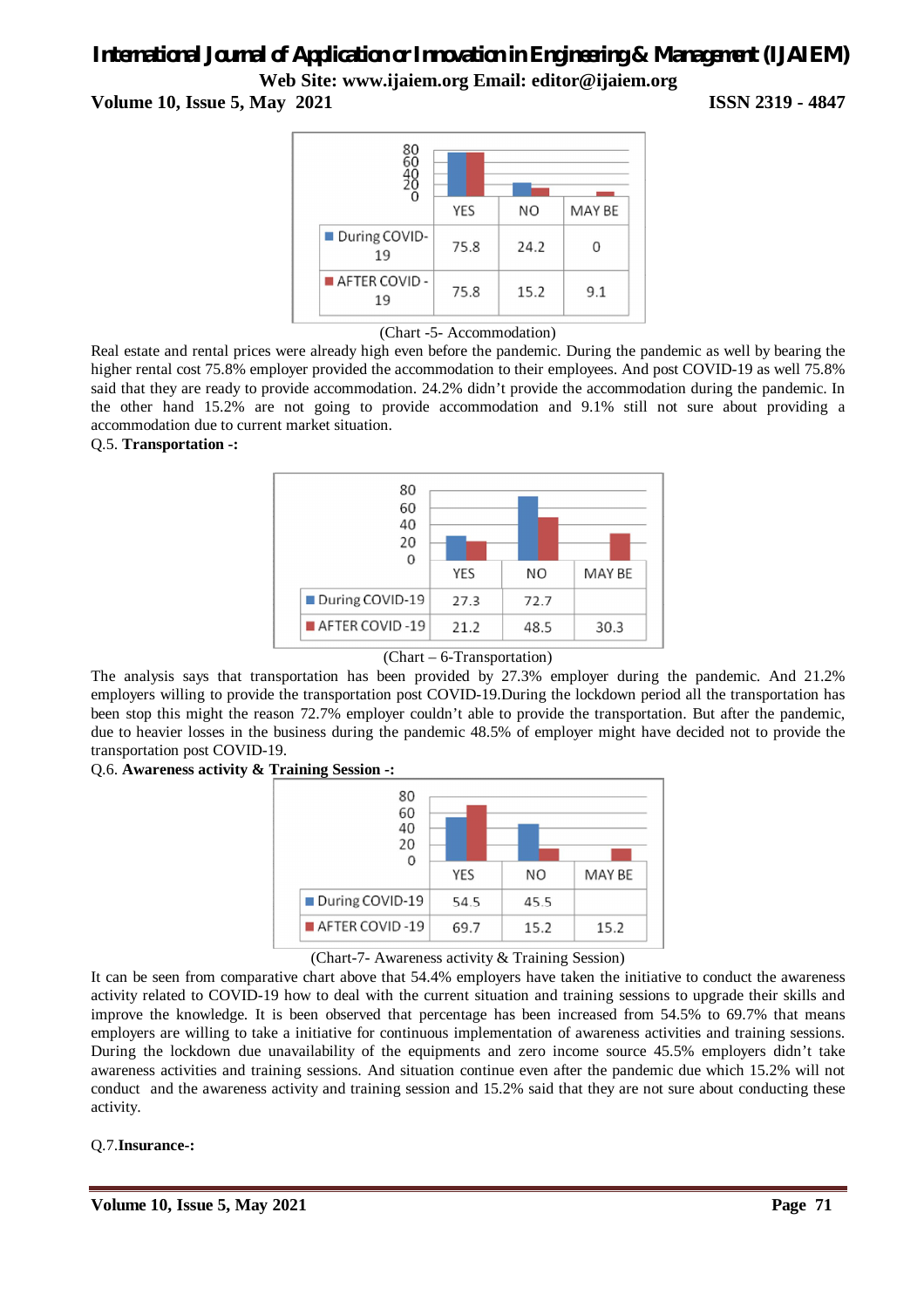# *International Journal of Application or Innovation in Engineering & Management (IJAIEM)*

**Web Site: www.ijaiem.org Email: editor@ijaiem.org Volume 10, Issue 5, May 2021 ISSN 2319 - 4847**



(Chart -8-Insurance)

The data says that during and before COVID-19 33.3% employer said that they were having a employee insurance for the employee. And percentage has been decrease to 30.3% reason is that additional expenses cannot be bear by the employers to provide the insurance. Restaurant industry divided into organized and non organized sector so it is not mandatory to all the restaurants to provide the insurance for the employee. Also it is very difficult to survive in this pandemic situation. That's 66.7% employers didn't had insurance during the pandemic and 45.5 will not provide the insurance to reduce the overheads. 24.2% employers are still thinking to provide the insurance facility or no.

### **Results and Discussions:**

#### **H0 = New practices adopted by speciality restaurant during COVID -19to retain the employees**

#### **H1 =New practices not adopted by speciality restaurant during COVID -19 to retain the employees**

To find out new practices adopted by speciality restaurant during COVID-19 to retain the employee following question asked will you be adopting any new strategies to retain the employees after the restaurants open? As per the responses gathered from the employers maximum number owners/ managers says that they will adopt the new strategies like;

Insurance -: In current scenario medical expenses are too high that's why employers will provide the Health insurance to the employee which will cover their family as well

Welfare-: Apart from the regular benefits employer is ready to provide the additional welfare benefits which will be useful for the employee. Therefore null  $(H_0)$  is accepted and alternative hypothesis  $(H_1)$  has been rejected.

#### **H0= Employees at speciality restaurants will work with the same organization post COVID-19.**

#### **H2= Employees at speciality restaurants will not work with the same organization post COVID-19.**

To find out the perception of the employees to work with the same employer post COVID-19, following question was asked would like to work with the same organization post COVID-19? Data says 66.7% employees positively replied that they will work with the same organization. There for null  $(H_0)$  is accepted and alternative hypothesis  $(H_1)$  has been rejected.

#### **H0=Employers will face the challenges to retain the employees by providing hygiene factors**.

#### **H3= Employer will not face any challenge to retain the employees by providing hygiene factors**.

Hygiene Factor -: Herzberg's proposes the two factor theory that is motivational factors and hygiene factors. Motivational factors ( eg. award /rewards, incentives, recognition for achievement, responsibility, opportunity to do something meaningful, involvement in decision making) make people to achieve great work, where without hygiene factors ( eg. accommodation, transportation, food ,status, job security, salary, work conditions, good pay, paid insurance, vacations)it cannot be performed. Because hygiene factors are the basic need of the employee which needs to be fulfilled. To find out whether employers face the challenges to retain the employees by providing hygiene factors following questions asked,

1. Will you provide transportation allowance to the employees to come back?

- 2. Will you provide food to the employees Post COVID-19?
- 3. Will you provide accommodation to the employees Post COVID-19?
- 4. Will you provide daily transportation to the employees Post COVID-19?

Data says that 21.2% employers are ready to pay allowance to bring back the employees from their hometown and 27.3% employers said that they will provide the daily transportation to the employee. Whereas 87.9% employers said that they are ready to provide the food facility to their employees. About accommodation facility 75.8% of employers said that they will provide the accommodation. Therefore the null  $(H_0)$  is rejected and alternative hypothesis  $(H_1)$  has been accepted.

Suggestion:-

Depending on the findings the researchers have made some suggestions which will be helpful for the employers of the speciality restaurant. It can be seen that with the proper implementation of employee retention policy can help definitely help speciality restaurant employer. Employers should take their employee in confidence which help them to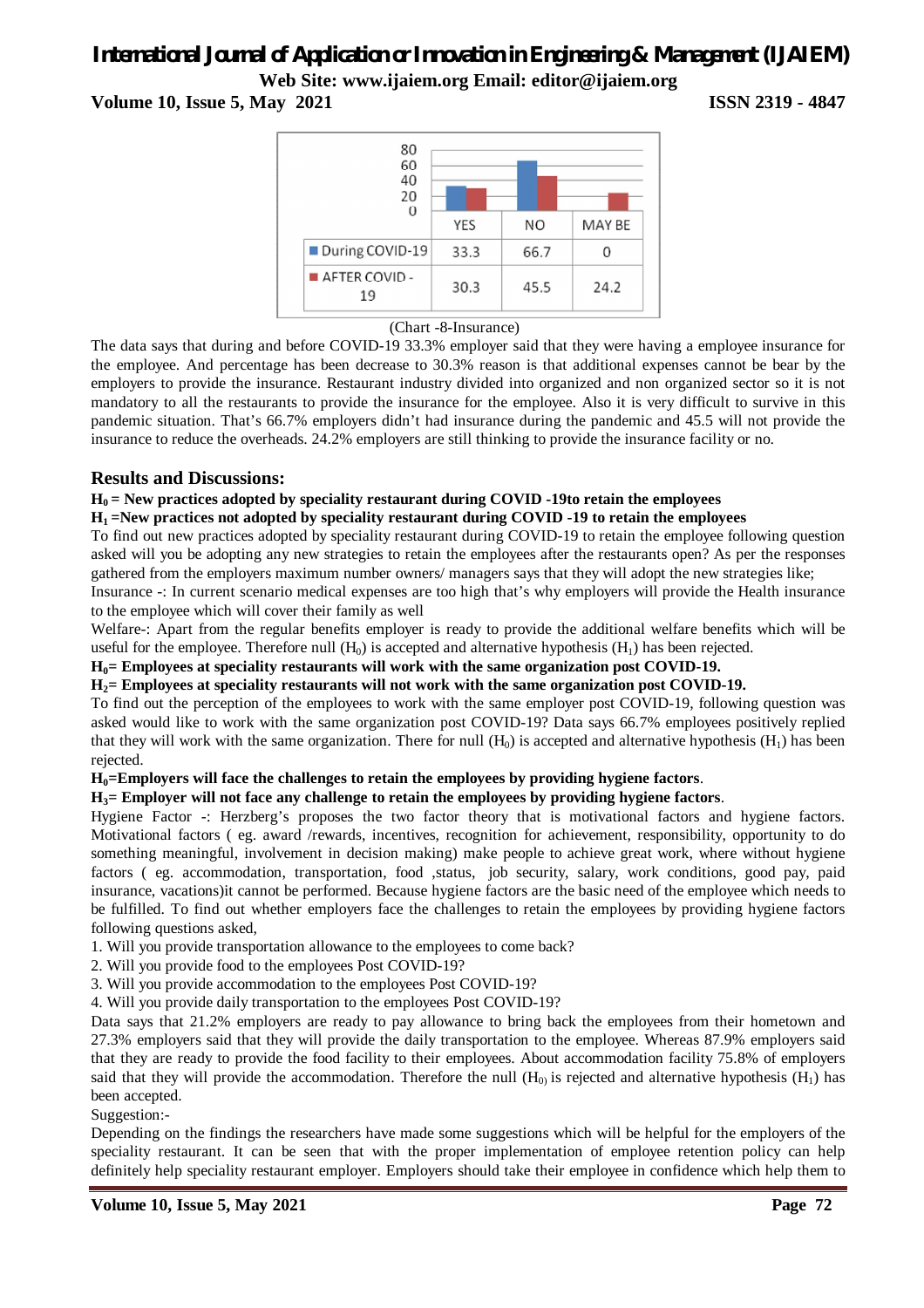### **Volume 10, Issue 5, May 2021 ISSN 2319 - 4847**

motivate. Food, accommodation & transportation are the basic needs of the employee. Particularly on this things employee need to spend half of his earning. If employers decided to provide all these facility that will definitely leads to the employee satisfaction. And employees become more loyal to the company. Every individual is eager to upgrade his interpersonal skills, communication skills, organizational skills as well as his knowledge about product what he is selling. Employees are mentally and emotionally disturb, to overcome form this thing it is very important to motivate them and keep them busy in some training sessions. For that employers needs to constantly conduct training session for their employees. It will help the employee to perform better in the operation and use their knowledge and put more efforts to up salethe product in the restaurant. In the current pandemic situation awareness about hygiene and sanitation is very important. If the employers conduct the awareness activity for the employees along with their family member it certainly helps them keep themselves safe from any disease. Also employee can implement the same hygiene and sanitization practices which help them to keep the guest and themselves safe and sound. In these circumstances medical expenses are very high. In the restaurant industry salaries are very low compare to the market so employees cannot afford these high medical expenses. Keep our family safe and secured is the highest priority of any employee. If employee gets the health insurance which covers his family member as well it will give a secured felling which will definitely transfer into his performance at restaurant. Implementation of all this practices are definitely expensive but to sustain in the market and do the continuous , stable business employers need to bear this cost. Because employees are the back bone of any business without the skilled and educated manpower no employer can run the business. If the employer needs to generate the strong and sustainable business then they need to invest on the people.

**Limitation-:** Following are the limitations of this research paper

- 4. The research paper does not consider the psychological effect of COVID-19 on the employees.
- 5. The study has been carried out in Pune.
- 6. No financial data has been study for this research.
- 7. Data has been collected only from the speciality restaurant within the Pune city.

#### **Conclusion-:**

COVID-19 pandemic is the un-avoidable obstacle for the restaurant industry. Organized and non organized restaurant sectors are going through the worst situation. Explosion of this pandemic has drawn major hit to hospitality sector. Major reason of the spread of this virus is movement of people and continues contact of each other. Government is still uncertain when to reopen the industry. Even if the situation looks worst, with the help of proper precautionary major and by following the hygiene standards we will overcome with this situation. If employer wins the trust of the people then people will visit the restaurant. Employers are taking lot efforts to retain their employees and ready to implement the new practices.

#### **Reference:-**

- 1. Dev, S. M., Sengupta, R., (2020). 'Covid-19: Impact on the Indian economy', *IndiraGandhi Institute of Development Research,* Mumbai, India, https://scholar.google.com/scholar?hl=en&as\_sdt=0%2C5&q=Covid-19%3A+Impact+on+the+Indian+economy%E2%80%99&btnG
- 2.Altman, M., Group, C. E.,(2020).,'Top Covid-19 policy priorities for protecting employment'., *COVID-19 Economic ideas*, published on  $25<sup>th</sup>$  May 2020, viewed on July 2020, https://scholar.google.com/scholar?hl=en&as\_sdt=0%2C5&q=%E2%80%98Top+Covid-19+policy+priorities+for+protecting+employment&btnG
- 3. Kalyankar, M. M. D. (2020).,'Impact of Covid-19 Pandemic on the Tourism Sector', *PurakalaUGC CARE Journal,*  ISSN 0971-2143, VOL- 31-ISSUE (8), 611-617, https://scholar.google.com/scholar?hl=en&as\_sdt=0%2C5&q=Impact+of+Covid-19+Pandemic+on+the+Tourism+Sector+&btnG
- 4. Kumar, A., (2020).,'Disastrous impact of Coronavirus (COVID 19) on Tourism and Hospitality Industry in India'. *Journal of Xi'an University of Architecture & Technology*, Volume XII, Issue V,ISSN No: 1006-7930, https://scholar.google.com/scholar?hl=en&as\_sdt=0%2C5&q=Disastrous+impact+of+Coronavirus+%28COVID+1 9%29+on+Tourism+and+Hospitality+Industry+in+India+&btnG=
- 5. Karishma S. Kasare.,(February-2020), Effects of Coronavirus Disease (COVID -19) on Tourism Industry of India, *Studies in Indian Place Names (UGC Care Journal),* Vol-40-Issue-35-ISSN: 2394-3114.
- 6.Kashif, M., Aziz-Ur-Rehman, M. K. J., (2020).'Demystify the Covid-19 Effect on Restaurant'. *International Journal of Medical Science in Clinical Research and Review*, VOL-*3*(ISSUE- 03,), 281-289,Online ISSN: 2581- 8945,http://ijmscrr.in/index.php/ijmscrr/article/view/85
- 7. Joystu Dutta, Ankita Mitra, Sufia Zaman and Abhijit Mitra.,(2020)., Lockdown and Beyond: Impact of COVID-19 pandemic on global employment sector with special reference to India, Published on 15<sup>th</sup> May 2020, viewed on